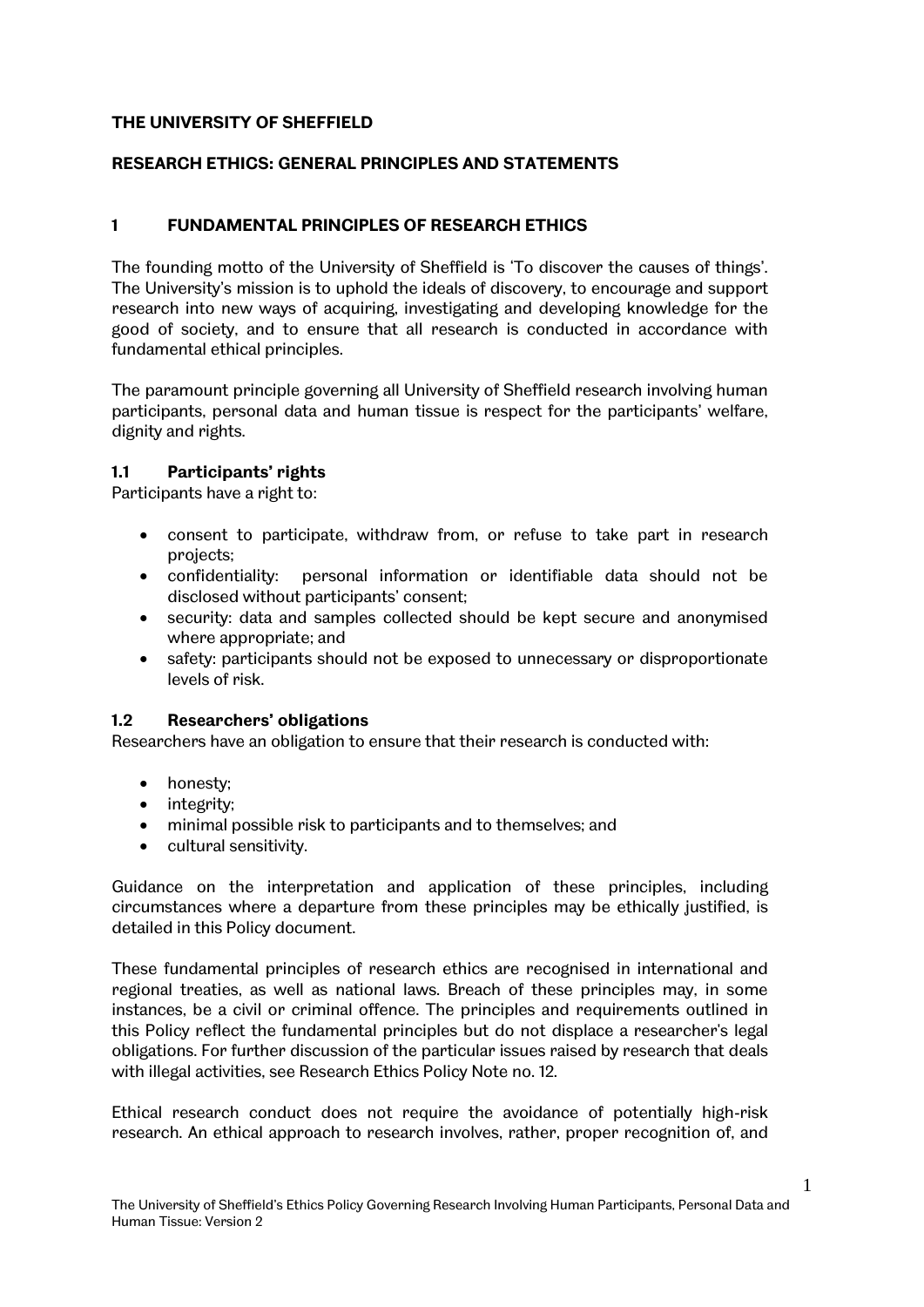preparation for, risks, and their responsible management. Ethical research is therefore a matter of being risk aware, not risk averse.

Finally, if research ethics are to be more than merely formulaic and procedural they must be meaningful and relevant to - and accepted by - researchers. Mere compliance with central policy is not sufficient. To this end, this Policy specifies an ethics approval procedure that is devolved to academic departments in the first instance, and which depends on ethically aware, self-reflective researchers taking responsibility for operationalising the principles and requirements embodied in the Policy.

## **2 INTRODUCING RESEARCH ETHICS**

'Research', broadly defined, includes all investigation undertaken in order to acquire knowledge and understanding, across the full range of academic disciplines, from the arts and humanities to the natural sciences (whether funded or not), and also encompassing administrative research undertaken within, or on behalf of, professional services departments. This definition includes:

- work of educational value designed to improve understanding of the research process;
- work of relevance to commerce and industry;
- work of relevance to the public and voluntary sectors;
- scholarship supporting the intellectual infrastructure of subjects and disciplines (such as dictionaries, scholarly editions, catalogues, and contributions to research databases);
- the invention, design and generation of ideas, images, performances and artefacts, where these lead to new or substantially improved understanding; and
- the experimental use of existing knowledge to develop, design and construct new or substantially improved materials, devices, products and processes.

This definition of research excludes:

- the routine testing and analysis of materials, components and processes e.g. as part of the observance of national standards - as distinct from the development of new analytical techniques;
- routine audit and evaluation, within the established management procedures of organisations; and
- the development of teaching materials that do not embody original research

The word 'ethics' derives from the Greek, 'ethos', meaning custom, mores or character. It refers to systems of moral principles or values, principles of right or good behaviour in relating to others, and the rules and standards of conduct binding together members of a profession.

'Research ethics' refers to the principles of appropriate conduct that govern research, as defined above. The principles of research ethics apply to all types of research. Research ethics may also inform decisions about what types of research an organisation will support; these decisions concern organisational ethics.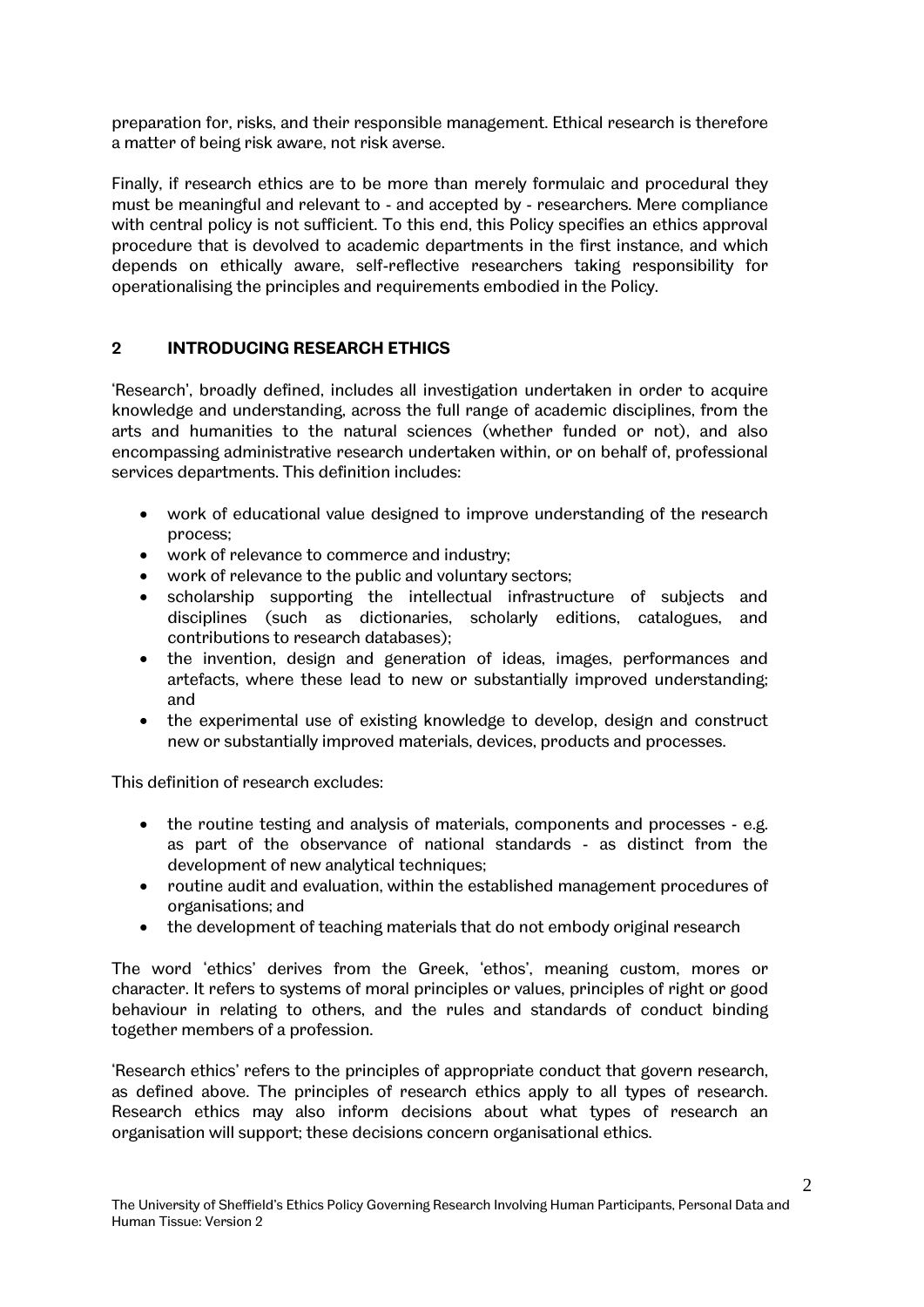The University of Sheffield's Research Ethics Policy, however, applies only to research involving human participants, personal data and human tissue. What is understood by these terms is discussed in Research Ethics Policy Note no. 1.

# **3 RESEARCH ETHICS AT THE UNIVERSITY OF SHEFFIELD**

The University's Research Ethics Policy recognises that the responsibility for maintaining ethical conduct lies, in the first instance, with researchers themselves. If researchers do not take responsibility for the ethical conduct of their own research, defensible research ethics will be an unrealisable goal. To this end, responsibility for operating the University's Ethics Review Procedure, informed by the Research Ethics Policy, is devolved to academic departments and funding units.

Within this devolved framework, the University recognises that diversity enriches and strengthens its research culture and performance. Diversity means that research activities involving human participants, personal data and human tissue may differ widely from one department or funding unit to another. Thus the ethical issues relating to human participation in research may also differ considerably from one academic department or funding unit to another.

This means that the formal ethical review of research proposals involving human participants, personal data or human tissue is best carried out within departments, within the broad parameters provided by the Research Ethics Policy and the Ethics Review Procedure.

The key principle underlying the Ethics Review Procedure is that researchers should reflect on the ethical issues that are raised by their research and be able to justify, in ethical terms, the practices and procedures that they intend to adopt during their research.

## **4 RESEARCH GOVERNANCE AND RESPONSIBILITIES**

Heads of departments and funding units are responsible for the conduct of the research that is undertaken in their departments. They are therefore responsible for ensuring that departmental researchers have access to appropriate ethics review procedures for research activities that involve human participants, personal data or human tissue, in line with the University's Research Ethics Policy. They are also responsible for ensuring that all research-active staff and students are familiar with the content of the Research Ethics Policy. As in all other matters, individual researchers are expected to follow the leadership of their Head of Department.

In everyday research practice, however, the first responsibility for considering, respecting and safeguarding the welfare, dignity and rights of human participants involved in research lies with the lead researcher (e.g. the principal investigator or supervisor). However, this practical principle does not absolve more junior, or more senior, staff, or students, from personal responsibility in this respect, or from their responsibility to disclose any failure to meet the principles of conduct required by the Research Ethics Policy.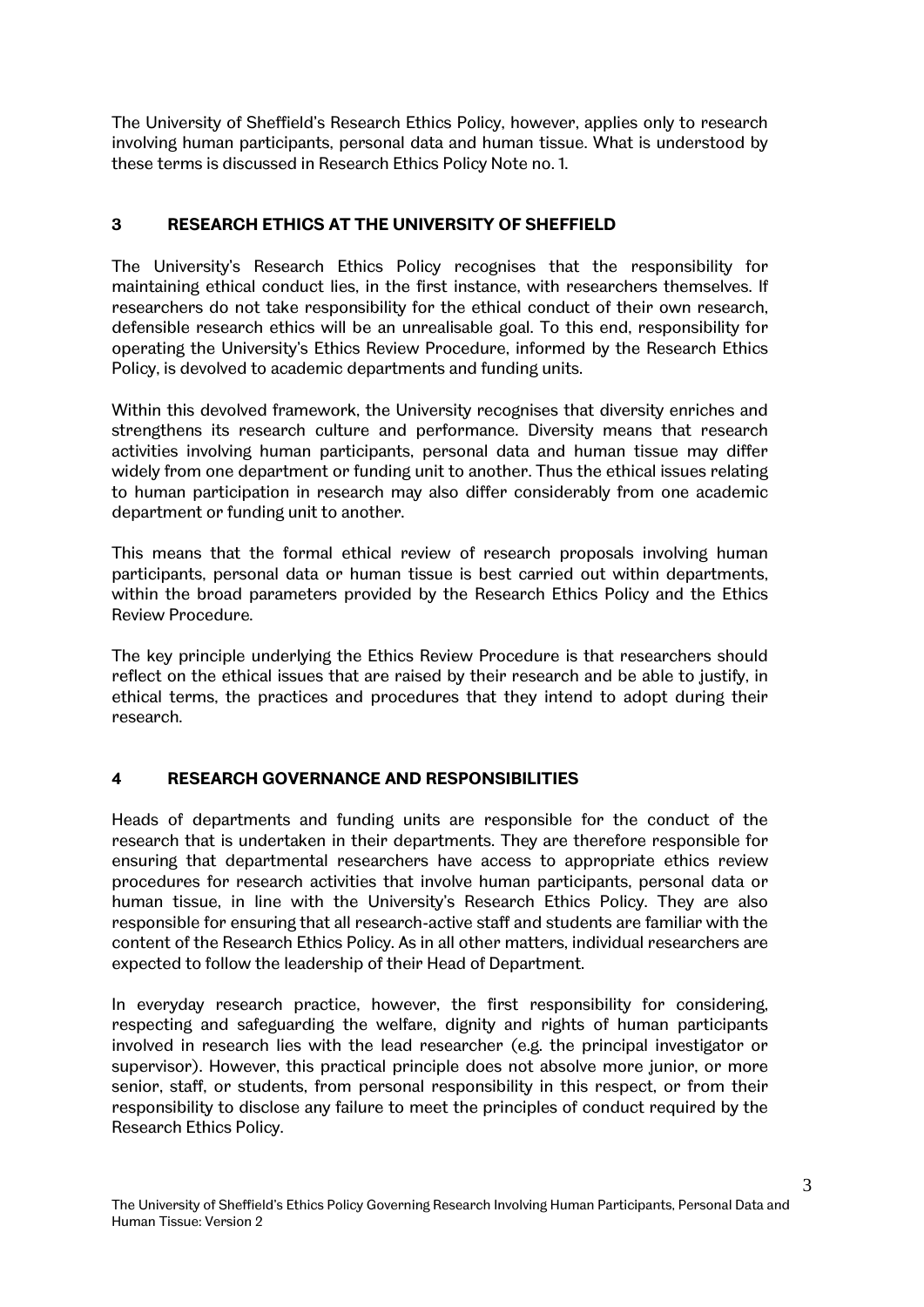All researchers at the University of Sheffield, whether staff members or students, are responsible to a range of stakeholders for their conduct during, and delivery of, their research activities involving human participants. These are:

- the human participants involved (as broadly defined by this Policy);
- society in general;
- the University of Sheffield;
- fellow researchers, whether colleagues or students;
- their department or funding unit;
- the research funder: and
- their academic profession or discipline.

Given the responsibilities outlined immediately above and the overarching ethical principles outlined at the beginning of the Policy, it follows that no University of Sheffield member of staff or student should be compelled to participate in a research activity that conflicts with their ethical and moral principles, or compel others to participate in a research activity that conflicts with their ethical and moral principles.

The University Research Ethics Committee (UREC) is responsible to the University's Senate for:

- periodically reviewing the Research Ethics Policy and reporting its findings to the University's Senate;
- offering guidance within the University on the interpretation of the Research Ethics Policy;
- resolving disputed or uncertain ethics approval decisions;
- periodically monitoring the effectiveness of research ethics review procedures within departments and funding units;
- actively promoting awareness and knowledge of the Research Ethics Policy, and research ethics more generally, within the University; and
- providing advice on any ethical matters relating to research that are referred to it from within the University.

# **5 SCOPE AND APPLICABILITY OF THE RESEARCH ETHICS POLICY**

The University's Ethics Policy applies to:

- all University staff and registered students who conduct, or contribute to, research activities involving human participants, personal data or human tissue, whether these take place within or outside University premises and facilities; and
- all individuals who, although they are not members of the University, conduct, or contribute to, research activities involving human participants, personal data or human tissue that take place within University premises and facilities.

This specifically includes research undertaken by non-academic departments of the University of Sheffield. For further definition and discussion of these activities and the procedures for their ethical review, see Research Ethics Policy Note no. 7, 'Administrative research within the University'.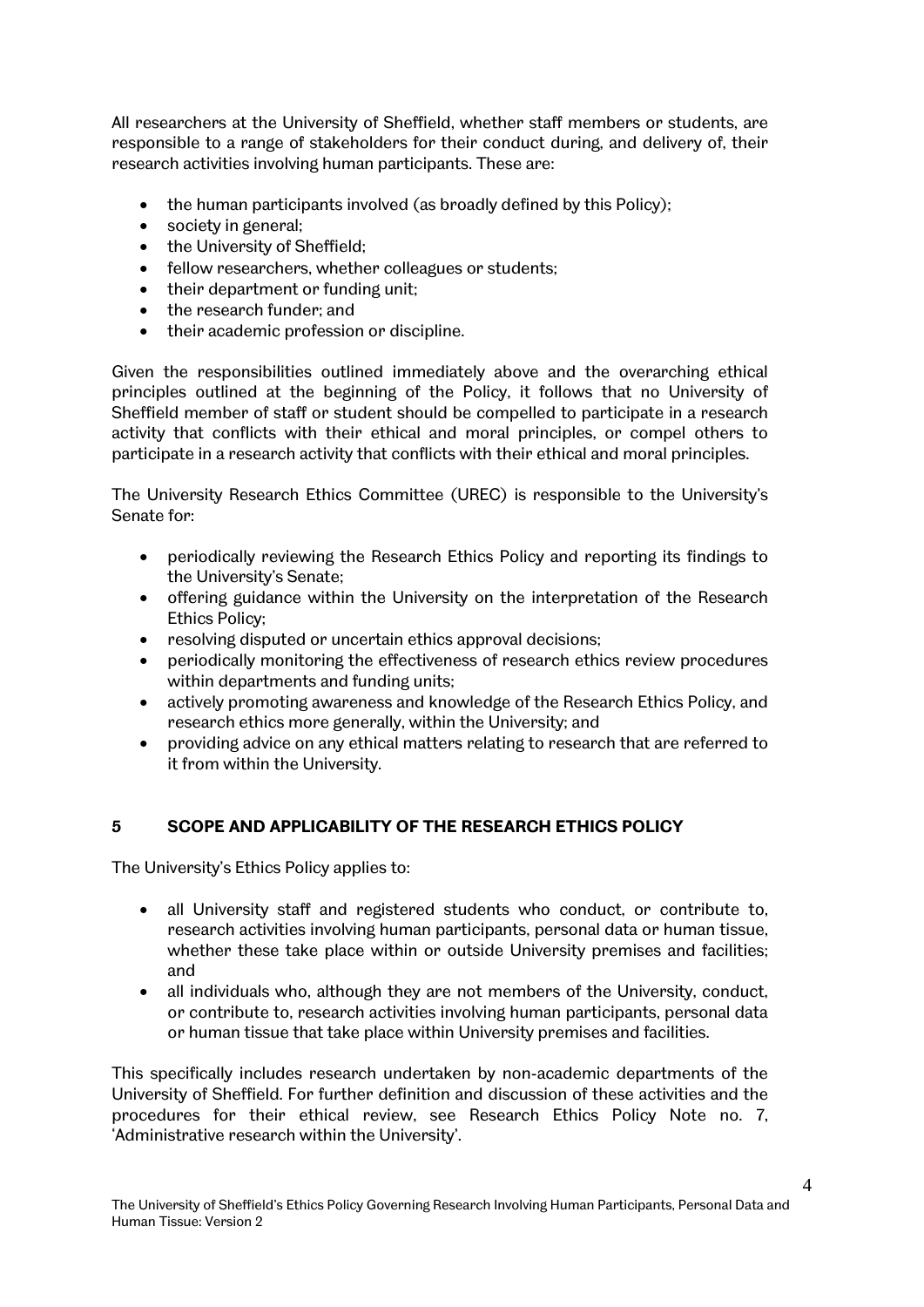The University of Sheffield's Research Ethics Policy is designed to complement the National Health Service (NHS) ethics review system. The University's Ethics Review Procedure does not, therefore, duplicate the functions, or overlap with the remit, of the NHS ethics review system. For further detail about ethics review via the NHS ethics review system, and information about which University research requires NHS, rather than University, ethics approval, see Research Ethics Policy Note no. 5.

Other external bodies, such as some public-sector social care providers or the armed forces, also have their own research ethics policies and review procedures. In the case of social care research, see Research Policy Note no. 5. In all other cases, contact the Secretary of the University Research Ethics Committee for guidance.

Research funding bodies may have their own research ethics policies and/or requirements, in which case observance of these policies and requirements will, as a condition for receiving research funding, necessarily take precedence over the University's Research Ethics Policy. However, this does not obviate the need for observance of the University's Policy and its associated procedures; in such cases, the external policies and requirements are an *extra* layer of research ethics governance, not an alternative to the Research Ethics Policy.

The final external stakeholders to be considered are professional bodies and learned societies, which may also have their own research ethics policies, guidelines and requirements. While learned societies' research ethics guidelines are useful resources that may offer supplementary guidance, the University's Research Ethics Policy must, in the first instance, take precedence for University staff members and with respect to research conducted on University premises. External bodies that have professional licensing or registration responsibilities are, however, a different matter and their external principles have a different weight. Although it is unlikely that professional ethical codes will conflict with the University's Research Ethics Policy, in the event of a perceived conflict of this kind, the member of staff concerned should contact the Secretary of the University Research Ethics Committee for guidance.

## **6 THE OBJECTIVES OF THE RESEARCH ETHICS POLICY**

The Research Ethics Policy is intended to:

- protect the dignity, rights, safety and well being of human participants;
- codify the University's position on research ethics for research involving human participants, personal data and human tissue;
- demonstrate a commitment to high quality, transparent and accountable research ethics throughout the University, from senior management policymaking to the practicalities of individual staff and student research projects;
- warrant and inform the operation of the University's Ethics Review Procedure within departments and funding units;
- provide guidance on research ethics for all staff and students;
- encourage an organisational research culture based upon defensible standards of research practice;
- reduce risks to the University, departments and funding units, and individual researchers;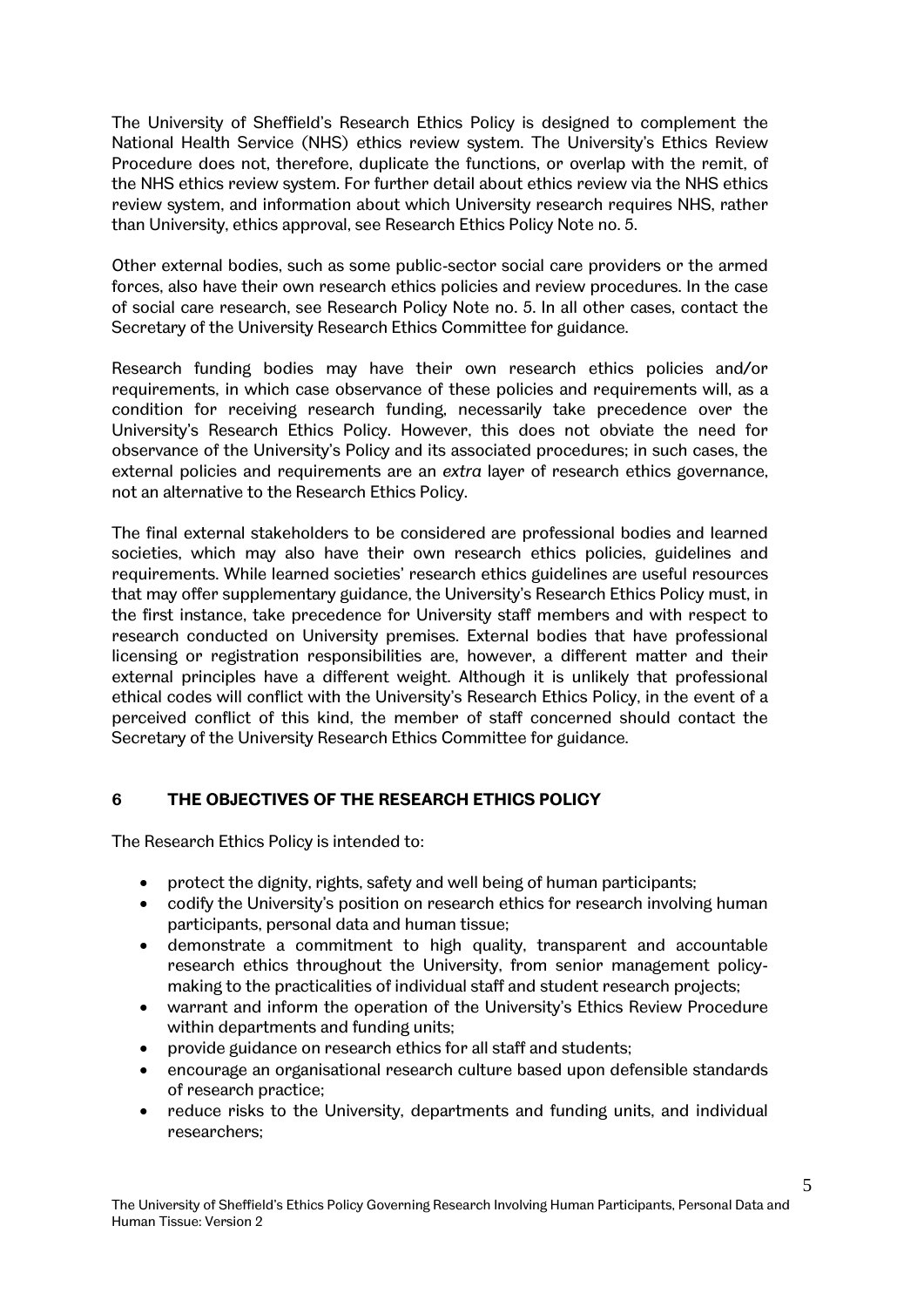- strengthen the eligibility and quality of University research funding applications; and, not least,
- enhance the University's reputation with the general public and wider society, within the academic professions, and with funding bodies and external auditors.